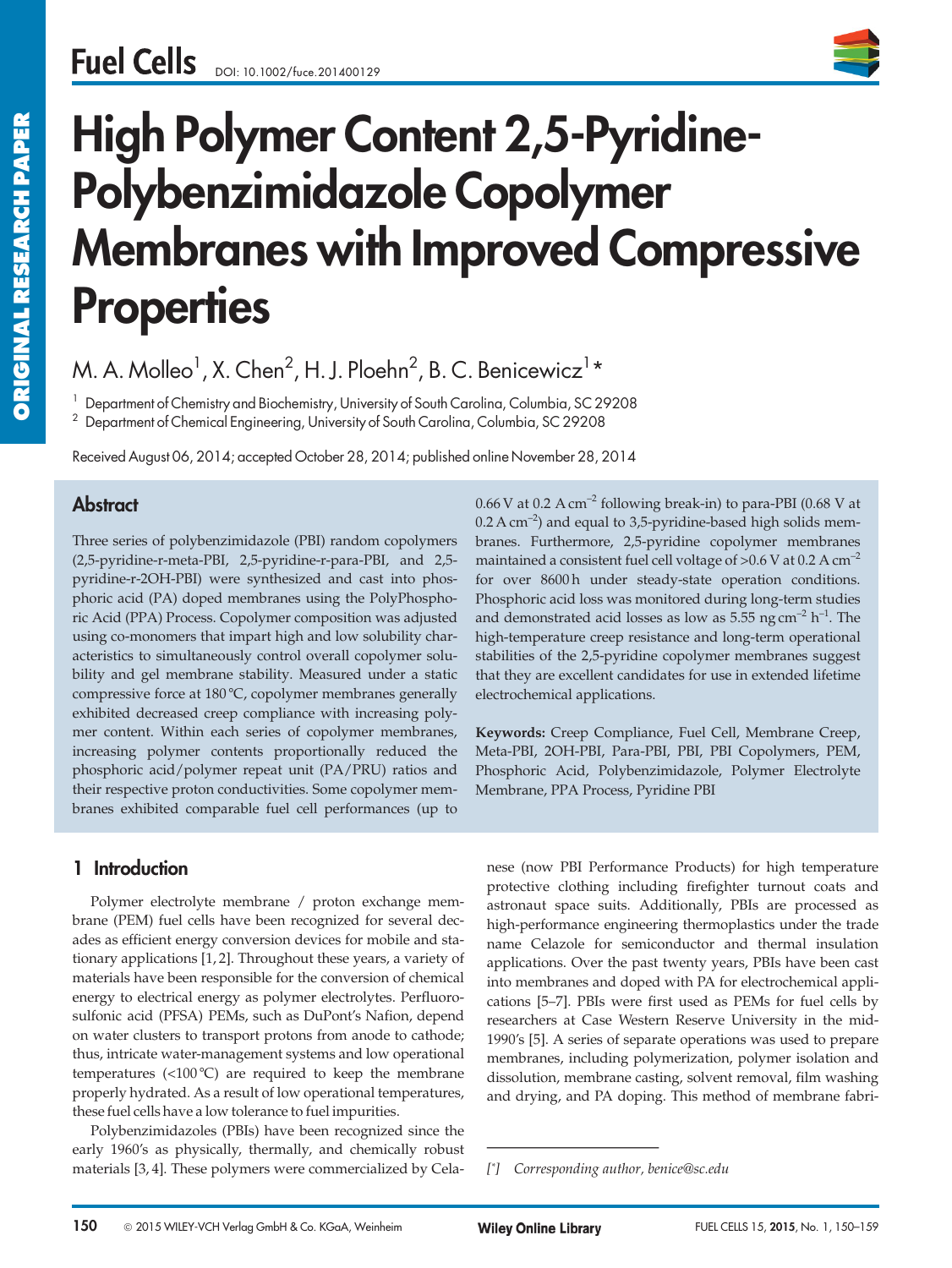cation was a time-consuming multistep procedure [5–7]. In addition, the conventional casting technique produced films with relatively low anhydrous proton conductivities  $(0.048 \text{ S cm}^{-1} \text{ at } 180 \text{ °C})$  [6].

The PPA Process provides a simplified pathway to obtain high molecular weight PBI membranes that are fully doped with phosphoric acid and has been optimized and commercialized over the past decade [7–14]. Using a standard reaction vessel equipped with a mechanical stirrer and an inert atmosphere, diacid and tetraamine monomers are reacted using PPA as a solvent. Because PPA is a good solvent for many PBIs, higher molecular weight polymers can be achieved. The rate of the polymerization can be easily controlled by adjusting the stir-rate and the time-temperature profile of the reaction. Upon reaching high molecular weights, the polymerization solution is cast directly into films of uniform thickness. Hydrolysis of the PPA to PA (a poor solvent for many PBIs) causes the film to undergo a sol-to-gel transition, thereby producing a gel membrane fully imbibed with PA. Membranes produced using this method are able to hold higher amounts of phosphoric acid and generate much higher anhydrous proton conductivities (0.10-0.48 S  $cm^{-1}$ at 180 °C) than membranes produced by conventional imbibing processes [14]. PA-doped PBI PEMs have been shown to operate at temperatures up to 200 °C with higher tolerances to fuel impurities, and without the need for humidification control [7, 8, 15–17].

Polybenzimidazole (PBI) membranes have garnered much attention over the past decade as viable materials for PEM fuel cells [7, 9, 14, 18]. At high temperatures, PBI-based MEAs display a high resistance to fuel gas impurities such as carbon monoxide and hydrogen sulfide [11, 19, 20]. Their electrochemical durability has been established via shut-down/start-up cycling, phosphoric acid (PA) loss measurements, and longterm steady state operation (>18,000h) [11]. Applications of PBI MEA's in fuel cells include stationary combined heat and power units, mobile power, and range extenders for electric powered vehicles [15].

Little is known about the membrane's resistance to longterm degradation modes including polymer creep and membrane thinning, which can result in gas crossover, voltage degradation, and the eventual quenching of the fuel cell. For stationary fuel cell applications, the Department of Energy has set an operational target of 40,000h for 2015 [21]. A thorough understanding of the long-term degradation modes of PBI MEAs is crucial to design membranes that are resistant to creep and membrane thinning, and meet lifetime requirements. One study concluded that the contact stress in a PBI MEA decreased with time at 180 °C [22]. Investigations of the creep and compression properties of commercially available Nafion membranes at operational temperatures (70–90 °C) have been performed, although these water-based membranes have fundamentally different mechanical issues due to dehydration of the polymer matrix at elevated temperatures [23–25]. Recently, we have initiated studies to investigate the high temperature creep properties in compression since these properties are critical for long-term fuel cell operation [26]. New approaches for improving the long-term mechanical properties of PBI membranes are needed which are cost effective and compatible with the manufacturing processes that have been developed for these unique membrane materials.

It is well known that the PBI chemistry fundamentally affects the processability of the polymer and the properties of the resulting membrane [9, 18]. As described recently, the mechanical properties of PBI membranes can be improved by increasing the polymer content in the gel membrane [26]. However, the solubilities of the copolymers in PPA and viscosities of the resulting PBI/PPA solutions limited the processability of the solutions into films. If the polymer content was too high, the solution became unprocessable either because the polymer could not completely dissolve into the PPA solution, or because the solution became too viscous to cast into a membrane. This limitation was circumvented by synthesizing functionalized PBI copolymers made from a 3,5-pyridinedicarboxylic acid monomer, which imparts higher solubility in the copolymers. Additionally, the effects of chemical structure on both gel thermal stability and electrochemical properties were reported. Figure 1 outlines the relationship between the solubility of some common PBIs in polyphosphoric acid (PPA) and PA and the thermal stabilities of the resulting gel membranes. It was observed that a high ratio of the 3,5-pyridine-PBI moiety in the copolymer correlated with a decrease in thermal stability for the resulting gel membrane. Prior work also showed that 2,5-pyridine-PBI membranes were much more thermally stable than their 3,5-pyridine-PBI membrane counterpart [10]. From these reports, it was hypothesized that a monomer such as 2,5-pyridinedicarboxylic acid (used in place of 3,5-pyridinedicarboxylic acid) could result in copolymer membranes with high polymer content and higher gel thermal stabilities and proton conductivities.

In this work, we report our results on the preparation of novel PPA-processed 2,5-pyridine-r-para-PBI, 2,5-pyridine-rmeta-PBI, and 2,5-pyridine-r-2OH-PBI membranes. The highly



Fig. 1 Relative comparison of PBI chemistries, gel thermal stabilities, and solubilities in PPA and PA.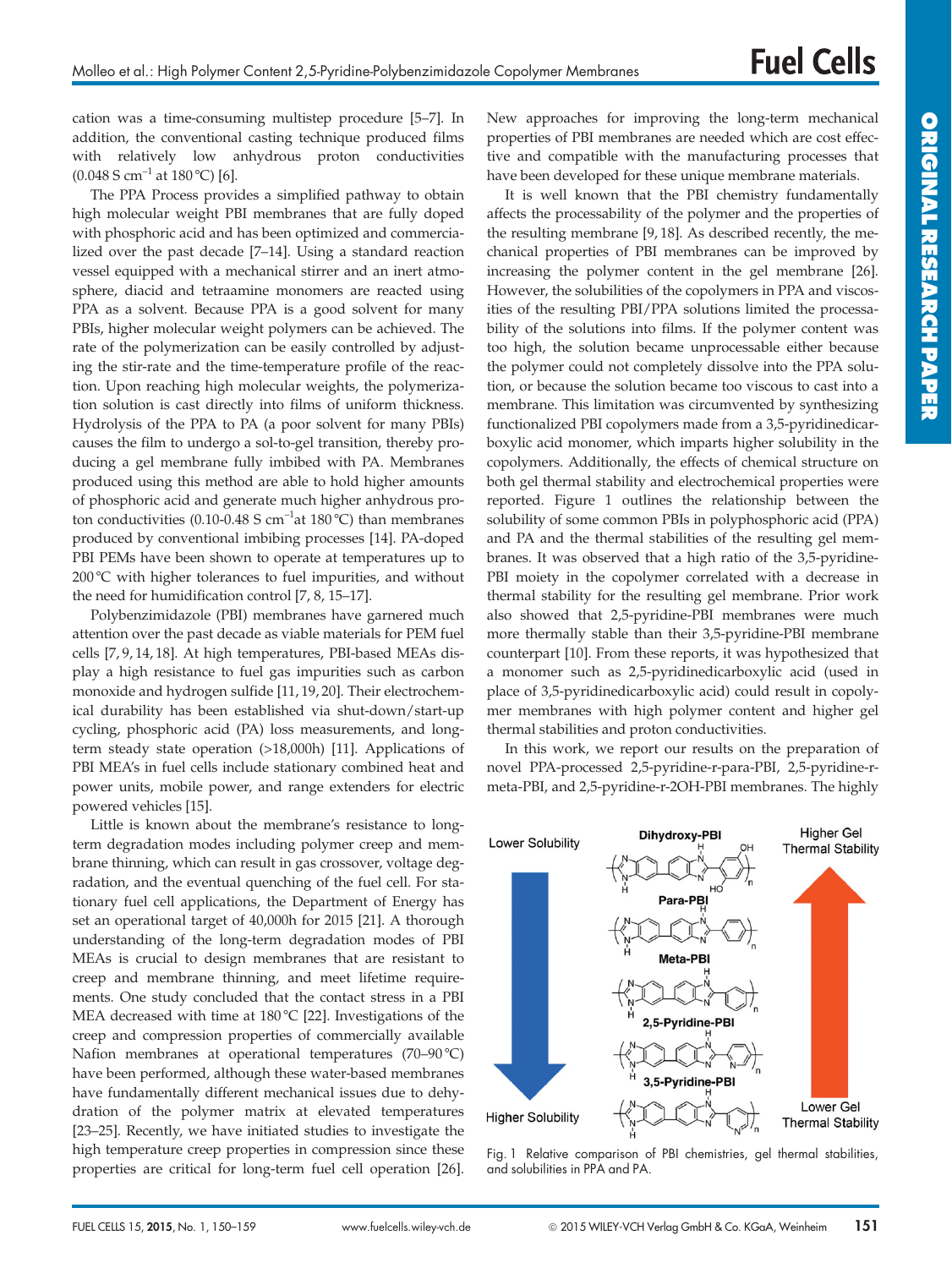soluble 2,5-pyridine moiety was used to impart higher polymer solubility in PPA, and therefore, higher polymer content in the membranes. Copolymers of 2,5-pyridine-PBI with either para-, meta-, or 2OH-PBI were prepared and investigated for their relative solubilities and gel membrane stabilities. The hightemperature compressive properties and electrochemical properties of these higher polymer content membranes were measured, which expanded our understanding of the relationships between PBI membrane composition and chemical structures with the fundamental properties of gel stability, membrane conductivity, mechanical properties and fuel cell performance.

## 2 Experimental

#### 2.1 Chemicals

2,5-Pyridinedicarboxylic acid (2,5-py-2COOH) was purchased from Acros Chemical and TCI America (~98% purity) and purified by recrystallization from a 1:1 dilution of concentrated hydrochloric acid. 2,5-Dihydroxyterephthalic acid (2OH-TPA) was purchased from TCI America and Sigma Aldrich (~98% purity) and purified by recrystallization from a 3:2 dilution of absolute ethanol:water. Terephthalic acid (TPA, purified) and isophthalic acid (IPA, purified) were purchased from Amoco Chemicals. 3,3',4,4'-Tetraaminobiphenyl (TAB, purified) was donated by BASF Fuel Cell, Inc. Polyphosphoric acid (PPA, 115%) was obtained from InnoPhos, Inc. and stored under nitrogen.

#### 2.2 Polybenzimidazole Synthesis and Membrane Preparation

To synthesize the 2,5-pyridine-based random copolymers, 2,5-py-2COOH and either IPA, TPA, or 2OH-TPA were combined with TBA and PPA in a three-necked flask equipped with nitrogen flow and overhead stirrer. The solutions were stirred and heated to 195–220 °C and held at this temperature for 3–30 hours. The polymerization time correlated with the viscosity of the solution, which was dependent on the solids concentration, polymer molecular weight, and the ratio of the 2,5-py-2COOH monomer to the other diacid monomer. The stir-rate and the temperature were monitored and controlled during the polymerization. Upon reaching an optimal casting viscosity (judged visually), the random copolymer solutions were poured onto a Pyrex or glass plate. Using a doctor's



Scheme 1 Synthesis of random copolymers using 2,5-pyridinedicarboxylic acid and 3,3¢,4,4¢-tetraaminobiphenyl with terephthalic acid  $(R = H)$ , isophthalic acid  $(R = H)$ , or 2,5-dihydroxyterephthalic acid  $(R = H)$ –OH).

blade, the random copolymer solutions were drawn across the plates to a uniform thickness of 15mil. To drive the formation of gel membranes, the plates and cast films were immediately placed into a humidity controlled chamber at 55%  $\pm$  5% relative humidity (RH),  $25 \pm 2$  °C. Due to the hygroscopic nature of the films, complete hydrolysis of the membranes occurred in under 24 hours [7]. The final gel membrane thickness was approximately 300-500 µm.

#### 2.3 Characterization Techniques

Thermogravimetric analysis, differential scanning calorimetry, and inherent viscosity measurements were performed on polymer isolated from the PPA process. Following the polymerization, the polymer/PPA solution that remained in the reaction vessel was hydrolyzed with deionized water. The precipitated polymer was then pulverized in a commercial Waring blender and neutralized with ammonium hydroxide in 500 mL of distilled water. After heating for 1 hour at  $100^{\circ}$ C, the polymer was isolated by filtration and washed thoroughly with water to remove any residual ammonium salts. The powder was then dried for 12 hours at 120–130 °C. Thermogravimetric analysis (TGA) was performed with a TA Instruments TGA Q-5000 IR at a constant heating rate of  $10^{\circ}$ C min<sup>-1</sup> under an inert atmosphere. Differential scanning calorimetry (DSC) was performed using a TA Instruments DSC Q-2000 with steady heating and cooling rates of  $10^{\circ}$ C min<sup>-1</sup> and nitrogen flow rate of 20 mL min<sup>-1</sup>. Following dissolution of the polymer in 96% sulfuric acid at 0.2 g  $dL^{-1}$  concentrations, inherent viscosities (IV's) were measured using an Ubbelohde viscometer in a water bath set at 30.0°C. Inherent viscosity was calculated according to Eq. (1).

$$
\ln\left[\left(t\right)\left(t_{o}\right)^{-1}\right]c^{-1} = \text{Inherent Viscosity } (dL g^{-1})\tag{1}
$$

where t is the solution flow time in seconds,  $t_0$  is the solvent (96% sulfuric acid) flow time in seconds, and c is the solution concentration in g  $dL^{-1}$ .

The compositions of each film were determined by a multistep process that was previously described [7, 26]. The phosphoric acid (PA) content within each 2,5-pyridine random copolymer membrane was determined using a Metrohm 716 DMS Titrino autotitrator with a standardized 0.1N sodium hydroxide solution.

Ionic conductivities were measured using four-probe AC impedance spectroscopy. Using an AC Zahner IM6e impedance spectrometer that scanned a frequency range from 1 Hz to 100 kHz, the through-plane bulk measurement of the membrane resistance was recorded. A rectangular sample (3.5 cm · 7.0 cm) was placed in a polysulfone cell with four platinum wire current collectors equally spaced apart. To ensure a through-plane measurement, the two outer electrodes on opposite sides of the membrane set 6.0 cm apart measure the voltage drop across the cell; meanwhile, the two inner electrodes on opposite sides of the membrane set 2.0 cm apart applied current to the cell. Prior to running the ionic conductivity tests, the membranes were preconditioned (dried) in the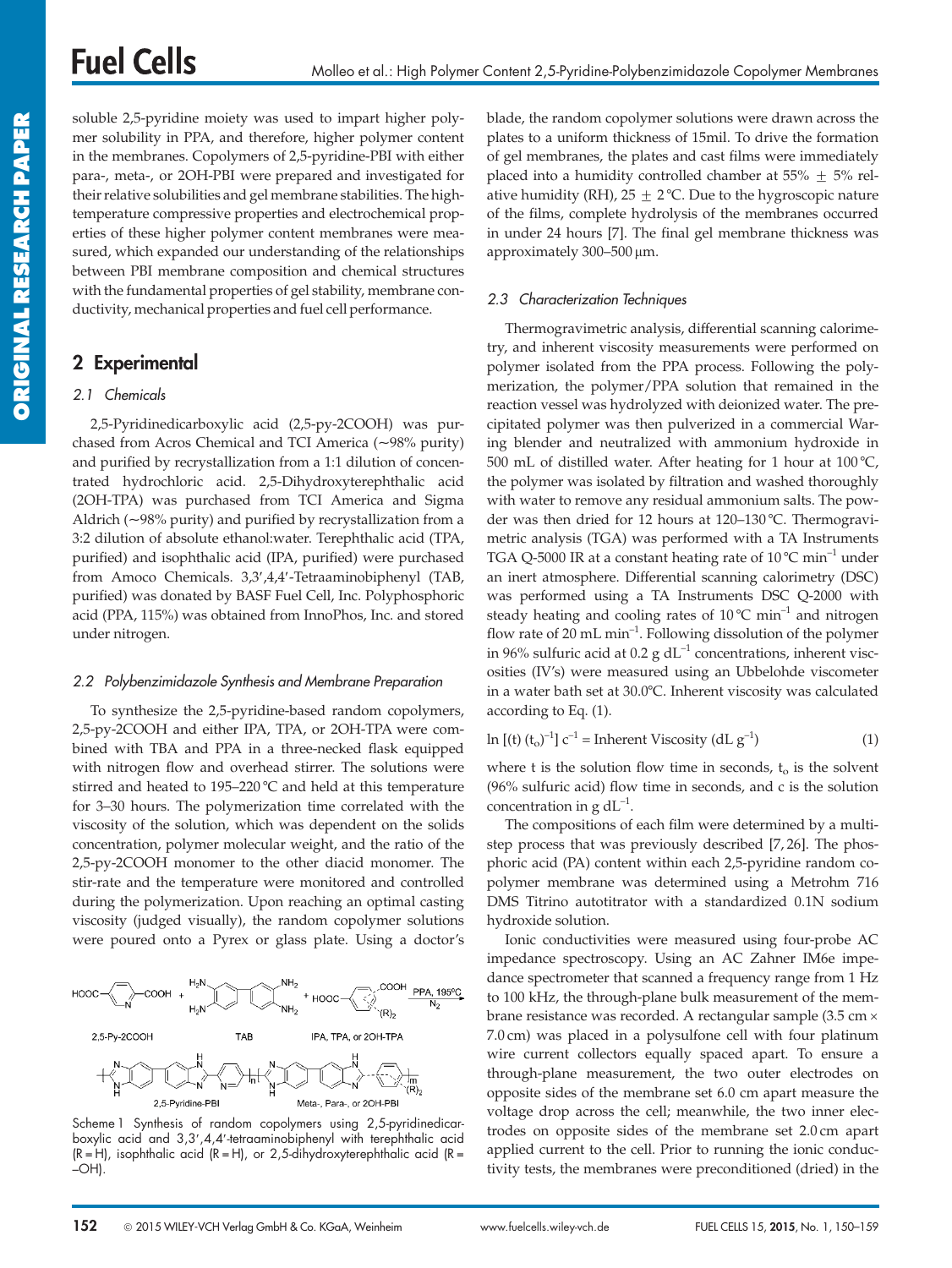polysulfone cell at >100 °C for at least two hours. Eq. (2) was used to calculate proton conductivity:

$$
\sigma = (D) (L \cdot B \cdot R)^{-1}
$$
 (2)

where D was the distance between the two inner electrodes, L and B are the membrane thickness and width, respectively, and R was the resistance.

The tensile properties of the membranes were measured using an Instron Tensile Tester (Model 5543A) with a 10 N load cell and crosshead spead of 5 mm/min. Samples were prepared by cutting dog bone specimens (ASTM D683 Type V) from the bulk membrane using a cutting press. All measurements were made at 25 °C  $\pm$  3 °C without environmental control on samples preloaded to 0.1N.

The compression creep tests were performed using a TA Instruments RSAIII dynamic mechanical analyzer as described in a previous publication [26]. Membrane samples were prepared by cutting discs with a diameter of 6.3 mm and thickness of approximately 0.9~1.2 mm. Uniform conditioning (drying) was necessary to ensure reproducible results. Prior to the creep compression tests, the sample discs were placed between two parallel smooth Teflon blocks at 180°C for approximately 24 hours. Conditioning was designed to mirror normal fuel cell operation conditions, during which water evaporated from the membrane samples and an equilibrium composition was reached. During the compression creep tests, a static stress was applied to the sample and held constant for 20 hours and the deformation of the test specimen was recorded as a function of time. All tests were carried out at  $180^{\circ}$ C, and the applied stress level was 0.1 MPa. To ensure the compression stress was uniaxial, the compression tool surfaces were coated with PTFE to minimize the friction between the sample and the tool. The strain and stress were recorded as functions of time. The timedependent strain was divided by the applied stress, and the compliance as a function of time was fitted with the Maxwell model to derive the creep compliance of the film [27]:

$$
J(t) = J_s^0 + t \cdot \eta_0^{-1}
$$
 (3)

where  $J_s^0$  represents the steady-state (recoverable) compliance, t is time, and  $\eta_0$  is the extensional viscosity at zero extension rate.

Membrane electrode assemblies (MEAs) were composed of a random copolymer membrane sandwiched between two electrodes. As described previously, each acid-doped membrane was initially pretreated with concentrated PA to reduce the interfacial resistance of the membrane-catalyst interface [26]. The membrane was then placed between an anode electrode and a cathode electrode and hot-pressed at  $150\textdegree C$  for  $90$ -150 seconds using  $2.0 \cdot 10^4$  N (4500 lbs) of force. The target compression for each MEA was 80% of its original thickness. The electrodes contained 1.0 mg/cm<sup>2</sup> platinum (Pt) catalyst loading, had an active area of  $45.15 \text{ cm}^2$ , and were provided by BASF Fuel Cell, Inc. Anode electrodes contained only Pt as the catalyst, while the cathode electrodes contained a BASF Fuel Cell standard cathode Pt alloy. Fuel cells were assembled in the following order: end plate:PTFE insulator:anode current collector:anode flow field:PTFE gasket:MEA:PTFE gasket:- cathode flow field:cathode current collector:PTFE insulator: end plate. The fuel cell assembly was clamped, evenly compressed to 5.65 N-m (50 in-lbs) of pressure, and wrapped in an insulating jacket.

Fuel cell performances were measured using  $50 \text{ cm}^2$  (active area 45.15 cm<sup>2</sup>) single cell stacks from Plug Power or Fuel Cell Technologies. Polarization curves were obtained at atmospheric gas pressures and temperatures ranging from 120– 180 °C. Hydrogen was used as a fuel and either air or oxygen gas was used as the oxidant. Prior to the measurement of polarization curves, fuel cells were operated for a break-in period of at least 100 hours at  $0.2 \text{ A/cm}^2$  at 180 °C. Long-term steadystate fuel cell tests were performed under constant current  $(0.2 \text{ A/cm}^2)$  and temperature  $(180 \degree C)$  conditions and with a constant flow rate of hydrogen and air. Voltage degradation rates were calculated by a linear fit of cell voltage to time. Product water and PA from the exhaust gases of the anode and cathode were captured by bubbling the gases through distilled water in bottles. The PA loss was determined by analyzing the water in the collection bottles using an ascorbic acid solution and UV-Vis absorbance at 880 nm [28].

## 3 Results and Discussion

#### 3.1 Synthesis and Characterization of Random Copolymers

Series of 2,5-pyridine-r-meta-PBIs, 2,5-pyridine-r-para-PBIs, and 2,5-pyridine-r-2OH-PBIs were polymerized and cast into gel membranes using the PPA Process. As described in Section 2.2, the polymers were formed via a step-growth polycondensation reaction between aromatic diacids and aromatic tetraamines under acidic conditions. The total amount of diacids was in a 1:1 stoichiometric ratio with the total amount of tetraaminobiphenyl (TAB). The polymerization rate for each copolymer was controlled by adjusting stirring rate and the temperature of the solution. The viscosity of each polymer solution increased as the polymerization proceeded, until an optimal high viscosity for casting was reached. Elemental analysis from a previously reported experiment showed that nitrogen and oxygen content did not deviate over a broad range of monomer conversion, thereby implying that these copolymers are random in composition [26].

Inherent viscosity measurements were performed on the polymer isolated from the PPA Process. More accurate molecular weight characterization techniques were precluded by the insolubility of the polymers in common organic solvents. Inherent viscosities for the random copolymers varied from 0.80 to 2.19 dL  $g^{-1}$  for 2,5-pyridine-r-para-PBI, 0.77 to 1.41 dL  $g^{-1}$  for 2,5-pyridine-r-meta-PBI, and 0.69 to 1.15 dL  $g^{-1}$ for 2,5-pyridine-r-2OH-PBI.This data, along with other polymer and membrane characterization data, can be found in Supplemental Tables S1–S3. Considering the rigid nature of PBI backbones, these polymers range from low-to-moderate molecular weights. The inherent viscosity measurements of these random copolymers were compared with their respective polymerization time. As documented in Supplemental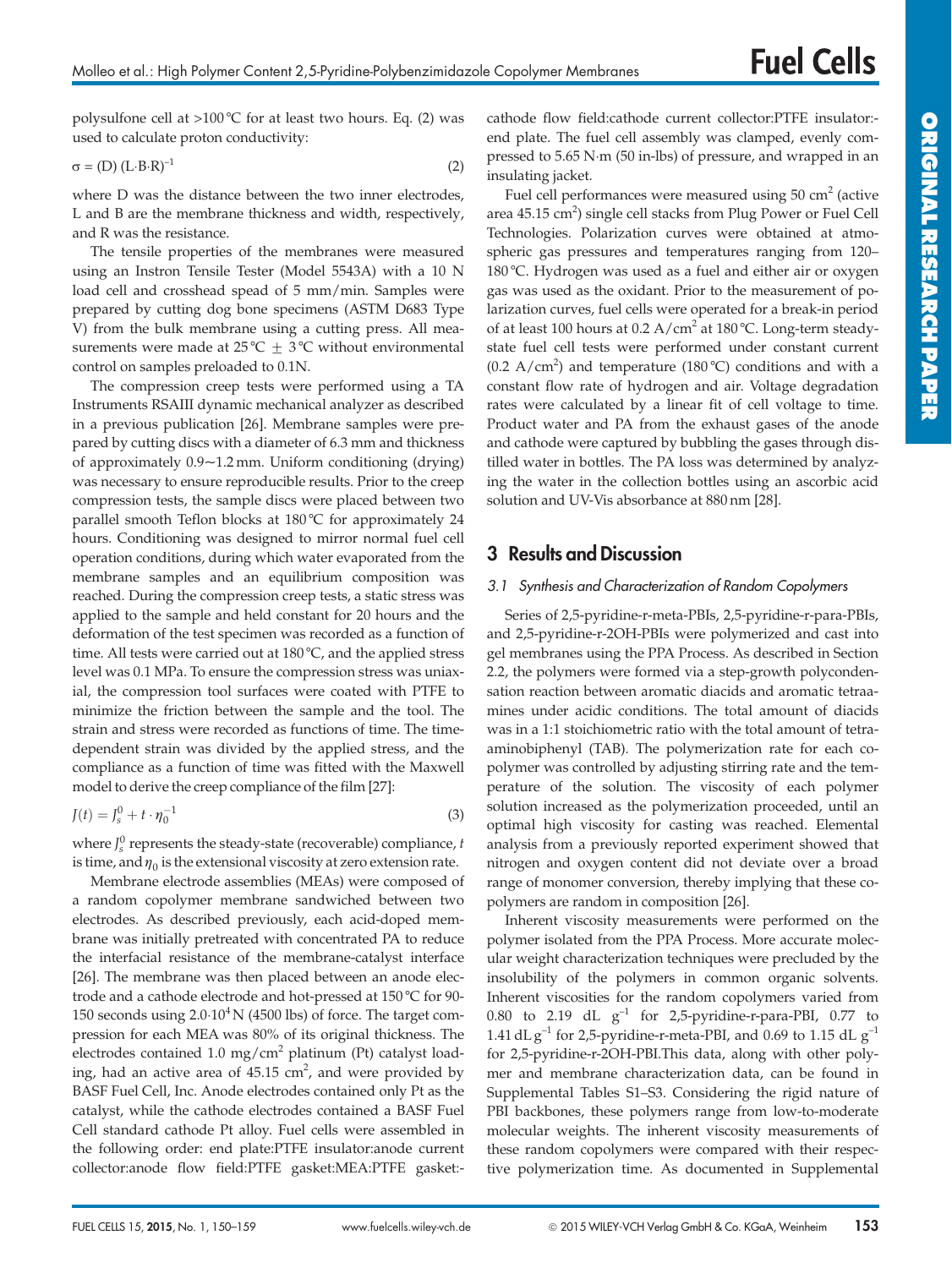# **Fuel Cells**

Tables S1–S3 and as detailed in previous reports [26], shorter polymerization times correlated with lower molecular weights. It is important to note that the solution viscosity determined the polymerization time, and thus, limited the molecular weight of the random copolymers. The relationships between the polymerization solution viscosity with the polymer molecular weight, the chemical composition of the copolymer, and copolymer concentration will be explored in Section 3.2.

Thermal analysis was also performed on the polymer isolated from the PPA Process. Thermogravimetric analysis showed these polymers were stable under an inert atmosphere at temperatures exceeding 450°C (Supplemental Figure S1). This should not to be confused with membrane gel stability, which will be discussed in Section 3.3. Differential scanning calorimetry of a sample of polymers did not show any transitions below 350 °C (Supplemental Figure S2). The high temperature stability of these polymers is similar to previously synthesized PBIs, and it suggests that these PBIs should also be stable at fuel cell operation temperatures of  $180^{\circ}$ C.

#### 3.2 Copolymer Solution Processing into Gel Films

The polymerization solutions were cast directly into membranes by using the PPA Process, as described in the experimental section and in previous publications [7, 26]. Upon reaching an appropriate viscosity suitable for film casting, all of the copolymer solutions were immediately cast onto glass or Pyrex plates using a Gardner blade with a gap space of 15 mil (0.381 mm). These membranes were then placed into a humidity chamber for 12–24 hours to hydrolyze the PPA to PA, which resulted in a membrane that was fully imbibed with PA. All of the chemical compositions of the resulting copolymer membranes are listed in Supplemental Tables S1–S3.

The viscosity of the final polymerization solution plays a critical role in the casting process. If the polymer content or the molecular weight of the polymers were too high, the polymerization solution would be too viscous to flow and could not be cast into thin films. In contrast, a low solution viscosity was an indication of low molecular weight polymers, which if cast into membranes would form mechanically weak films. Identical to the trends observed in a previous paper [26], the viscosities of these copolymer polymerization solutions were directly dependent on the molecular weights of the copolymers, the copolymer ratio, and the concentration of polymer in solution. The relationship between copolymer molecular weight and solution viscosity was visually observed – as the polymerization proceeded, the solution viscosity gradually increased. As the copolymer ratio was changed using monomers with inherently different solubility characteristics, the viscosity increase observed during the polymerization also varied with copolymer ratio. Figure 2 highlights this trend by comparing the para-PBI molar fraction with the polymerization time for an initial monomer charge of 12 wt%. For copolymers with para-PBI molar fractions less than 0.7, polymerizations could be conducted that reached a high solution



Fig. 2 The polymerization times of a series of 2,5-pyridine-r-para-PBIs with their respective para-PBI molar fraction. All of the polymerizations had an initial monomer charge of 12 wt%. The shaded blue region indicates either a casting process impeded because the solution was too viscous or that the inherent viscosity of the polymer was too low to make a stable membrane.

viscosity suitable for casting. For copolymers with para-PBI molar fractions larger than 0.7, the insolubility of the copolymer did not allow sufficient time for polymerization to high molecular weights and solidification was observed, rendering the polymerization solution unprocessable. Increasing the initial monomer concentration, which thereby increased the polymer concentration in solution, also decreased the amount of time it took to reach an optimal casting viscosity. This was observed through the polymerization of multiple 2,5-pyridiner-para-PBIs of identical monomer ratios (2,5-py:para = 5:1) but with initial monomer charges ranging from  $6-16$  wt% – the polymerization times decreasedfrom 16 h to 5.5 h as the monomer charge increased (Supplemental Table S1). These relationships between polymer content or chemical composition with polymerization time were also observed for the 2,5-pyridine-rmeta-PBI and 2,5-pyridine-r-2OH-PBI compositions (Supplemental Tables S2–S3). Generally, 3,5-pyridine random copolymers took longer than their 2,5-pyridine counterparts to reach an optimal casting viscosity [26]. This difference in reaction time is attributed to their relative solubilities in PPA. Thus, the polymerization time required to reach a high viscosity suitable for casting was dependent on the copolymer molecular weight, chemical composition, and overall polymer concentration.

#### 3.3 Membrane Properties

The structure-property relationships of the membranes from the three copolymer series, 2,5-pyridine-r-2OH-PBI, 2,5 pyridine-r-para-PBI, and 2,5-pyridine-r-meta-PBI, were investigated using a variety of mechanical and electrochemical characterization techniques. The results of these tests were also used to judge the suitability of using these materials as proton exchange membranes in high temperature fuel cells.

Tensile tests were performed on each series of high polymer content membranes at room temperature. The membranes displayed higher Young's moduli than previously reported for low polymer content para-PBI membranes (<1.5 MPa at 25 °C)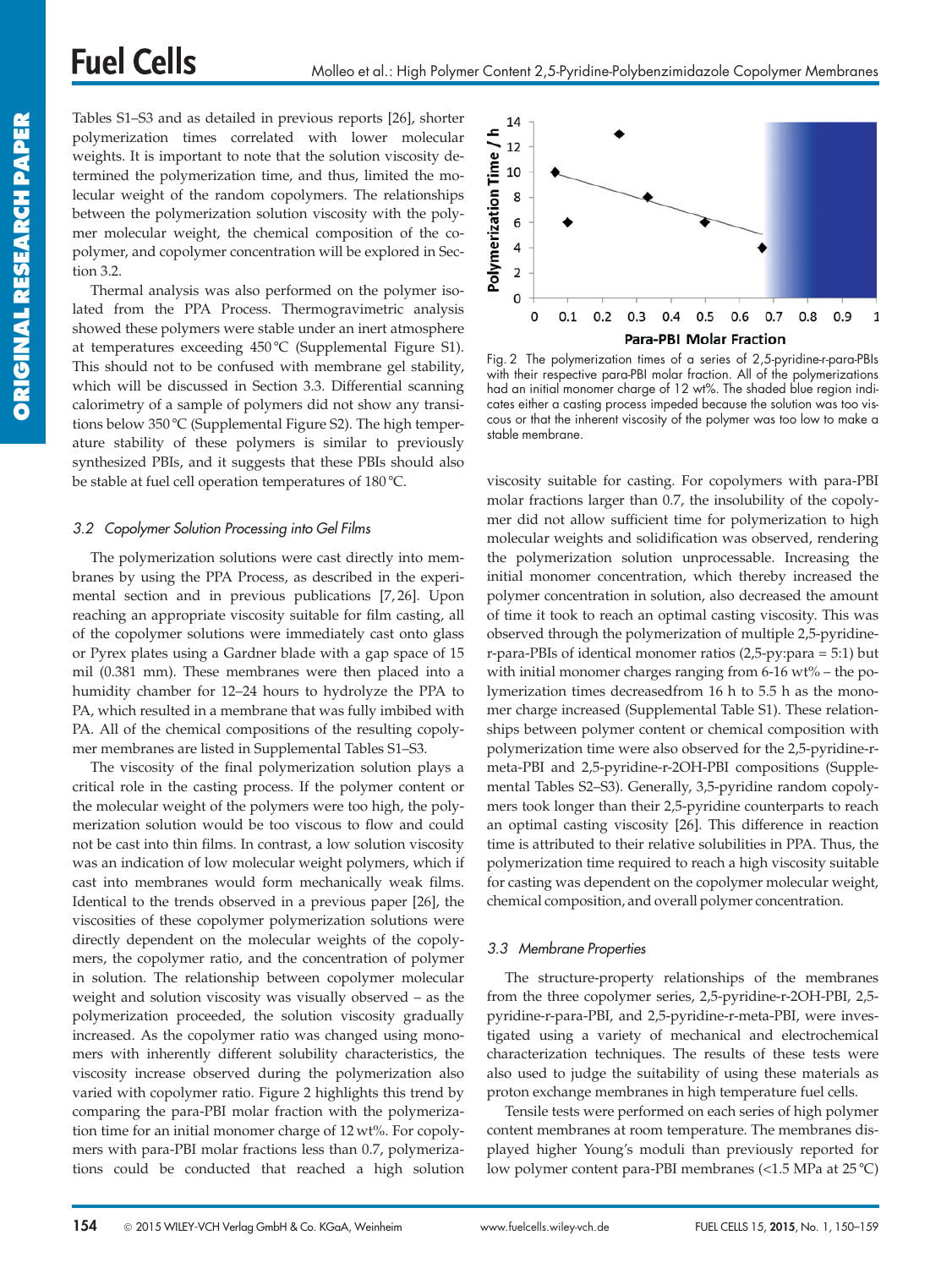

Fig. 3 The Young's moduli of 2,5-pyridine-r-para-PBIs measured in tension at 25 °C  $\pm 3$  °C on as-cast tilms. For comparison, low polymer content para-PBI (~5 wt%) has a Young's Modulus less than 1.5MPa under similar testing conditions (data point not shown).

[7]. This data is shown in Figure 3 for 2,5-pyridine-r-para-PBI membranes, which shows a linear correlation between polymer content and Young's moduli. This trend is less distinct for the 2,5-pyridine-r-meta-PBI membranes (Supplemental Figure S3), and 2,5-pyridine-r-2OH-PBI membranes (Supplemental Figure S4). The variations in these trends may be due to both the polymer content in the membrane and the limits in molecular weight that can be attained at higher monomer charges. A copolymer ratio higher in 2,5-pyridinedicarboxylic acid improved the solubility of the polymer and thus further assisted in attaining high molecular weights. However, all of the data supports the observation that greater polymer contents in the membranes improves the tensile properties of PBI membranes [26].

Compression creep tests were performed on select high polymer content membranes to investigate the high temperature creep resistance of the gel membranes under static compression. The membranes were preconditioned in an oven at 180 °C for 24 h prior to each test to simulate operational fuel cell conditions and for reproducibility. Figure 4 shows the results of tests for a 2,5-pyridine-r-2OH-PBI membrane, a 2,5 pyridine-r-para-PBI membrane, and a 2,5-pyridine-r-meta-PBI membrane, each composition consisting of a 3:1 ratio of 2,5 pyridine-PBI to its copolymer counterpart. The compliance curves are an average of three experimental data sets under identical preconditioning and testing conditions. As demonstrated in a 20 hour test, the compliance of each membrane



Fig. 4 Creep compliance, J<sup>0</sup>, curves of a 2,5-pyridine-r-2OH-PBI mem-<br>brane (MM1-92-3, 13.17 wt% polymer content, triangles), a 2,5-pyridine-r-para-PBI membrane (MM1-40-2, 13.66 wt% polymer content, circles), and a 2,5-pyridine-r-meta-PBI membrane (MM1-72-2, 15.22 wt% polymer content, squares), preconditioned at  $180^{\circ}$ C for 24 hours and compressed at 0.1 MPa at 180°C. Each copolymer is comprised of a 3:1 ratio of 2,5-pyridine-PBI to its counterpart PBI.

increased with time due to material creep under a static compressive force. For each membrane, an initial nonlinear transition period of 1–4 hours was followed by a nearly linear slope compliance period. Upon closer inspection, the compliance slope of the near-linear region gradually decreased over time due to the compression of the gel structure and the resulting composition change. As previously discussed [26], both the creep compliance and creep rate can be used as points of comparison to distinguish a membrane's resistance to creep under static compressive forces. The creep compliance,  $J_S^0$ , and the creep rate,  $d/dt$ , for the high polymer content membranes were much lower than that of para-PBI  $(-1.0 \times 10^{-5} \text{ Pa}^{-1})$  after 20 h and 0.097  $MPa^{-1}h^{-1}$ , respectively).

Table 1 shows the results of the creep tests for the three copolymer membranes. Interestingly, the 2,5-pyridine-r-meta-PBI membrane has the highest creep compliance and creep rate, even though it had the highest polymer content. This indicates that the creep compliances and rates are not solely based on polymer content, but are also influenced by chemical composition. Based on the results of  $J_S^0$ ,  $\eta_0$ , and  $dJ/dt$ , 2,5-pyridine-r-meta-PBI membranes displayed the lowest creep resistance, while 2,5-pyridine-r-para-PBI membranes and 2,5-pyri-

Table 1 Creep compliance test results for three different copolymer systems with a 3:1 ratio of 2,5-pyridine-PBI to its counterpart PBI.

| Membrane Type           | Polymer Content<br>$(wt\%)$ | $(10^{-6} \text{ Pa}^{-1})$ | $(10^{12} \text{Pa s})$ | J at 20h<br>$(10^{-6} \text{ Pa}^{-1})$ | $dJ/dt_{8-20h}$<br>10 <sup>-6</sup> Pa <sup>-1</sup> hr <sup>-1</sup> ) |
|-------------------------|-----------------------------|-----------------------------|-------------------------|-----------------------------------------|-------------------------------------------------------------------------|
| 2,5-pyridine-r-2OH-PBI  | 13.17                       | $1.35 + 0.20$               | $0.15 + 0.04$           | $2.33 + 0.32$                           | $0.0180 + 0.0005$                                                       |
| 2,5-pyridine-r-para-PBI | 13.66                       | $1.34 + 0.34$               | $0.18 + 0.06$           | $2.94 + 0.77$                           | $0.0167 + 0.0002$                                                       |
| 2,5-pyridine-r-meta-PBI | 15.22                       | $2.26 + 0.63$               | $0.08 + 0.06$           | $7.94 + 2.60$                           | $0.0384 + 0.0004$                                                       |

 $J_S^0$  = Steady-state recoverable compliance

 $\eta_0$  = Extensional viscosity at zero extension rate<br>J = Compliance

 $dJ/dt_{8-20h}$  = Creep rate (change in compliance over the last 12 hours of the test)

ORIGINAL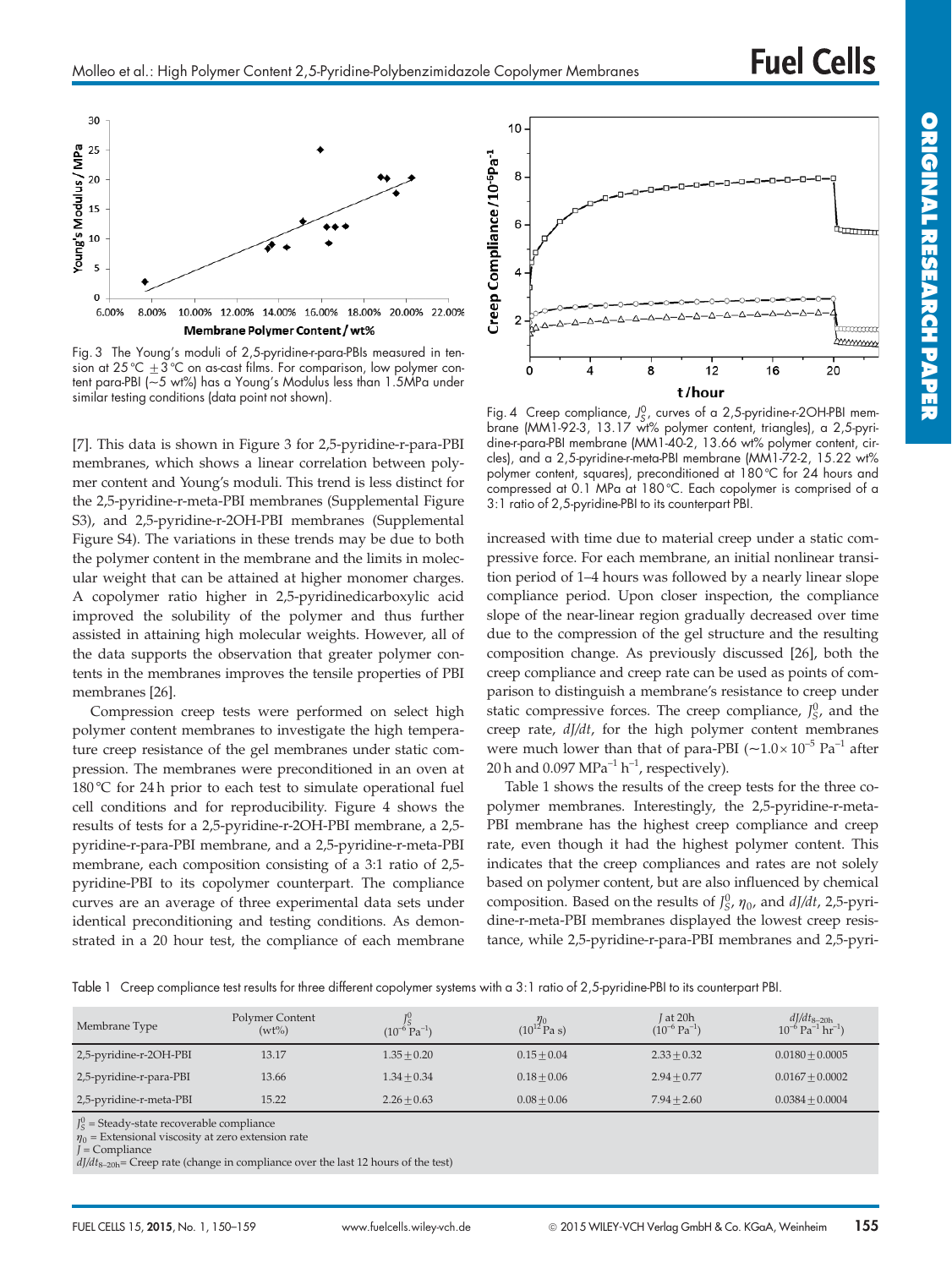dine-r-2OH-PBI membranes showed significantly improved resistance. Based on the results of creep compliance at 20 h, 2,5-pyridine-r-2OH-PBI membranes showed slightly better creep resistance than 2,5-pyridine-r-para-PBI membranes. At the end of the compression creep test, the  $J_S^0$  and  $\eta_0$  values of 2,5-pyridine-r-2OH-PBI and 2,5-pyridine-r-para-PBI membranes were comparable within the range of experimental error, suggesting that adding the 2OH- and para- comonomers have a similar reinforcing effect. The results of these tests correlate with the relative solubility of these membranes in PA (see Figure 1) and suggest a correlation with polymers possessing a more extended chain conformation. Thus, the less-soluble PBI components (e.g. 2OH- or para-PBI) impart higher gel thermal stabilities on membranes than more-soluble PBI components (e.g. meta-PBI).

Due to its accuracy and ease of measurement, proton conductivity is a common metric used to compare the relative merits of proton exchange membranes. Perfluorosulfonic acidbased PEMs, such as DuPont's Nafion, depend on water as a dopant to facilitate proton conduction. Due to hydration issues with the membrane, proton conductivities are generally very low at temperatures exceeding 100°C. In contrast, PAdoped PBI membranes display much higher proton conductivities at elevated temperatures due to the low vapor pressure of PA and the faster proton-transport kinetics of phosphoric acid [29–31]. Prior investigations of high temperature fuel cell membranes have shown that water content, phosphoric acid content, membrane morphology, and membrane chemistry all significantly affect the proton conductivity measurements [9, 16, 17].

Proton conductivity was measured using four-probe, through-plane a.c. impedance spectrometry. To simulate anhydrous fuel cell operating conditions, as-cast copolymer membranes were dehydrated by preconditioning the membranes at 180 °C for approximately two hours. Figure 5 shows proton conductivity and PA content of 2,5-pyridine-r-para-PBI membranes as functions of polymer content (wt%). The correlation of the data sets indicates that proton conductivities generally increase with higher PA content for these copolymer membranes (see also Supplemental Figure S5). This agrees with the general trends reported in literature, e.g., that PBI membranes with greater concentrations of phosphoric acid display greater proton conductivities.[14, 26] Similar trends were found for both 2,5-pyridine-r-meta-PBIs and 2,5-pyridine-r-2OH-PBIs (Supplemental Tables S2 and S3). By changing the initial monomer concentration of the polymerization solution, the PA content (and thus the proton conductivity) of these membranes could be moderately controlled.

A series of non-optimized fuel cell tests were performed to further investigate the electrochemical properties of the 2,5 pyridine high solids MEAs (Figure 6). Visual inspection of the



Fig. 5 The PA content of as-cast 2,5-pyridine-r-para-PBI membranes (top). Following preconditioning for 2h at 180 °C, the membrane's anhydrous proton conductivities were measured at 180 °C (bottom).



Fig. 6 Processing map and non-optimized fuel cell performances at 0.2 A cm<sup>-2</sup> using H<sub>2</sub>:Air at a 1.2:2.0 stoichiometric ratio (following break-in) at 180 °C of 2,5-pyridine-r-para-PBI gel films. Membranes were cast from 12 wt% monomer charge (top) and 16 wt% monomer charge (bottom) solutions. The shaded blue regions represent copolymers which were too viscous to cast or too low in molecular weight to form mechanically stable membranes.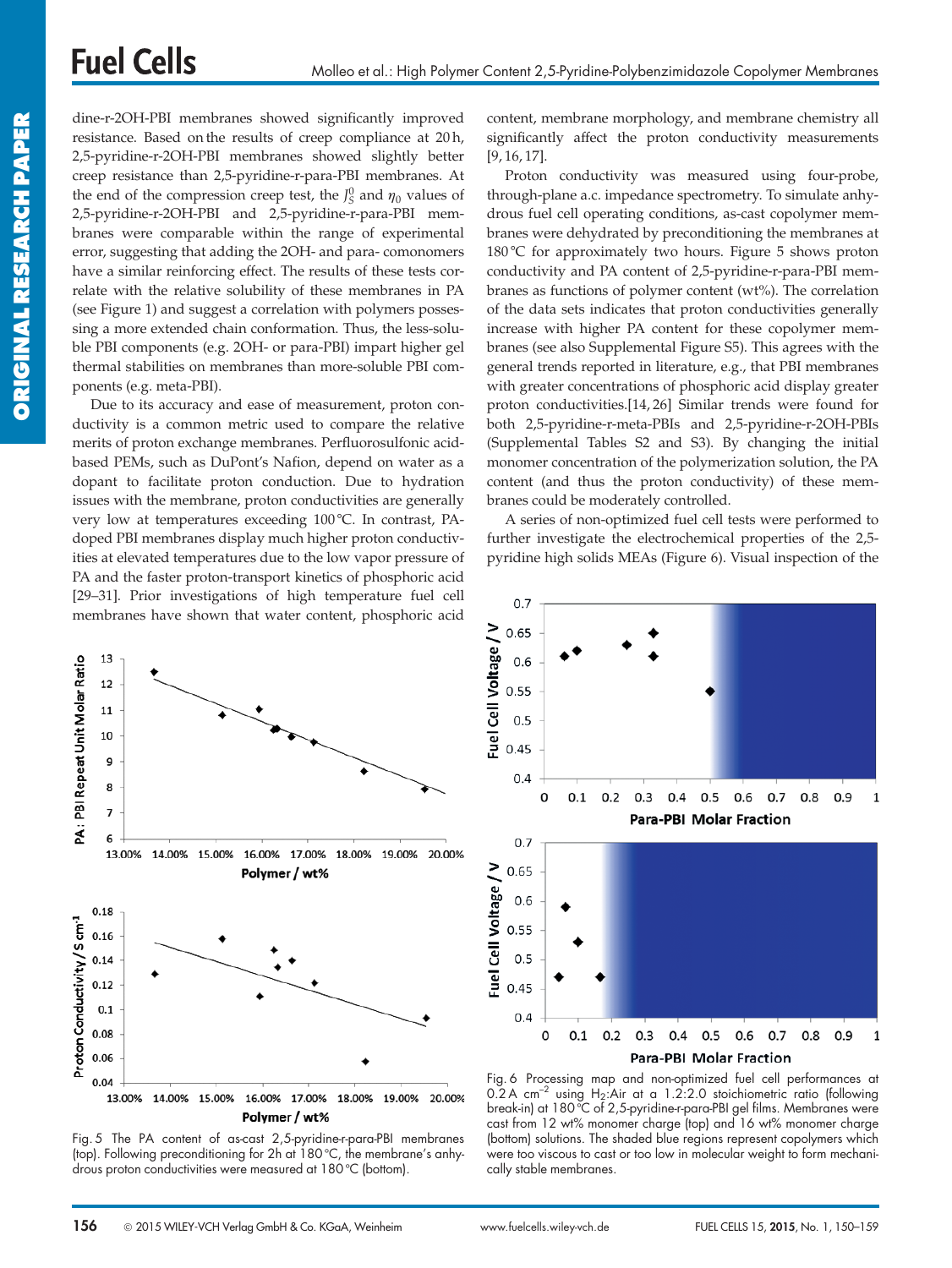hot-pressed MEAs and fuel cell performance indicated that all of the high polymer content 2,5-pyridine membranes were thermally stable at least up to 150 °C. These dramatically contrast with 3,5-pyridine copolymer membranes, which showed thermal instability at 150°C with high 3,5-pyridine-PBI proportions [26]. However, it was determined that only specific ratios of 2,5-py-2COOH to IPA, TPA, or 2OH-TPA were feasible to polymerize and cast into membranes. High copolymer ratios of the meta-, para-, or 2OH- functionalized PBIs correlated with decreased polymerization times and reduced solubility in PPA (Figure 2). Copolymers with poor solubility resulted in either highly viscous solutions that could not be easily cast into membranes or low molecular weight polymers that formed mechanically unstable films. Figure 6 shows the effects of monomer ratios and polymer solution concentrations with solution processability and fuel cell performance for a series of 2,5-pyridine-r-para-PBI membranes. These performance-processing maps indicate processing windows where mechanically-stable membranes could be cast. The shaded blue regions of the figure represent compositions yielding polymerization solutions that did not lead to usable cast films. Polymerization solutions with a 12 wt% monomer charge required a 50% 2,5-pyridine-PBI composition, meanwhile those with a 16 wt% monomer charge needed at least 80% 2,5 pyridine-PBI. This data supports our claim that higher polymer content membranes can be cast using more soluble PBIs.

Long-term steady-state fuel cell tests were performed on a membrane of each series of high solids content 2,5-pyridine copolymer membranes. These tests were performed at  $180^{\circ}$ C, 0.2 A  $cm^{-2}$ , and using H<sub>2</sub>:Air at a 1.2:2.0 stoichiometric ratio. Figure 7 shows the voltage response at constant current density and acid loss data for a 2,5-pyridine-r-meta-PBI membrane (MM1-72-4 in Supplemental Table S2). Following an initial break-in period of 150 h, the fuel cell recorded a voltage degradation rate of 9.45  $\mu$ V h<sup>-2</sup> that was much lower than a low-solids para-PBI membrane (60  $\mu$ V h<sup>-1</sup>) at 190 °C [11]. The

lower voltage degradation rate could partially be due to operation at a lower temperature. Additionally, the total PA loss rate for this cell (5.55 ng cm<sup>-2</sup> h<sup>-1</sup>) is the lowest for any PBI fuel cell recorded to date, and is over an order of magnitude lower than the PA loss rate of para-PBI (110.4 ng cm<sup>-2</sup> h<sup>-1</sup> at 190 °C). The amount of PA lost from the cathode was higher than that lost from the anode, which is likely an effect of the water generation process at the cathode. Similarly, Figure 8 shows the performance and acid loss of a 2,5-pyridine-r-para-PBI membrane (MM1-46-4). The voltage degradation rate of this MEA was 6.75  $\mu$ V h<sup>-1</sup>, which is again much lower than para-PBI at 190 °C. However, the total PA loss rate of this membrane (94.73 ng cm<sup>-2</sup> h<sup>-1</sup>) was much closer to that of para-PBI. This high PA loss rate was partially attributed to the poor mechanical properties observed in the room temperature tensile tests (the strain-at-break for this membrane occurred at 16% elongation). For both of these fuel cells, the PA loss rate from the high solids content MEA's suggests that PA loss will not be a major factor of fuel cell failure.

Similar testing was conducted on 2,5-pyridine-r-2OH-PBI (MM1-92-2, 14.99% polymer content in as-cast membrane) membrane subjected to a long-term steady-state fuel cell test at 180 °C, 0.2 A cm<sup>-2</sup>, and using H<sub>2</sub>:Air at a 1.2:2.0 stoichiometric ratio (Supplemental Figure S6). This MEA was operated for more than 8600 h and exhibited a voltage degradation rate of 6.15  $\mu$ V h<sup>-1</sup>, also supporting the claim that high solids membranes are suited for extended lifetime electrochemical applications. As previously described, polymer electrolyte membranes consisting of polymers with low solubilities in PPA (e.g. 2OH-PBI) and high polymer content often result in membranes with enhanced creep resistance. The enhanced stability of the membrane could contribute to the low voltage degradation rate of the MEA; however, additional tests are necessary



Fig. 7 Long-term steady-state performance (upper line) of a 2,5-pyridiner-meta-PBI  $(MM1-72-4)$  copolymer membrane at 0.2 A cm<sup>-2</sup> 180 °C, and using  $H_2$ :Air at a 1.2:2.0 stoichiometric ratio. Solids Content = 19.09 wt%. Anode PA loss (squares) =  $0.93$  ng cm<sup>-2</sup> h<sup>-1</sup>, Cathode PA loss (stars) = 4.62 ng cm<sup>-2</sup> h<sup>-1</sup>, voltage degradation rate = 9.45  $\mu$ V h<sup>-1</sup>.



Fig. 8 Long-term steady-state performance of a 2,5-pyridine-r-para-PBI  $(MM1-46-4)$  copolymer membrane at 180 °C, 0.2 A cm<sup>-2</sup>, and using H<sub>2</sub>:Air at a 1.2:2.0 stoichiometric ratio. Anode PA Loss (circles) = 1.69 ng cm<sup>-2</sup> h<sup>-1</sup>, Cathode PA Loss (stars)= 93.04 ng cm<sup>-2</sup> h<sup>-1</sup>, voltage degradation rate = 6.75  $\mu$ V h<sup>-1</sup> following 150h break-in. Polarization curve was taken at 1500 h, as shown by the peak in the graph. Significant fuel cell voltage loss (~0.03V) was observed after 2750 h due to an unplanned station event.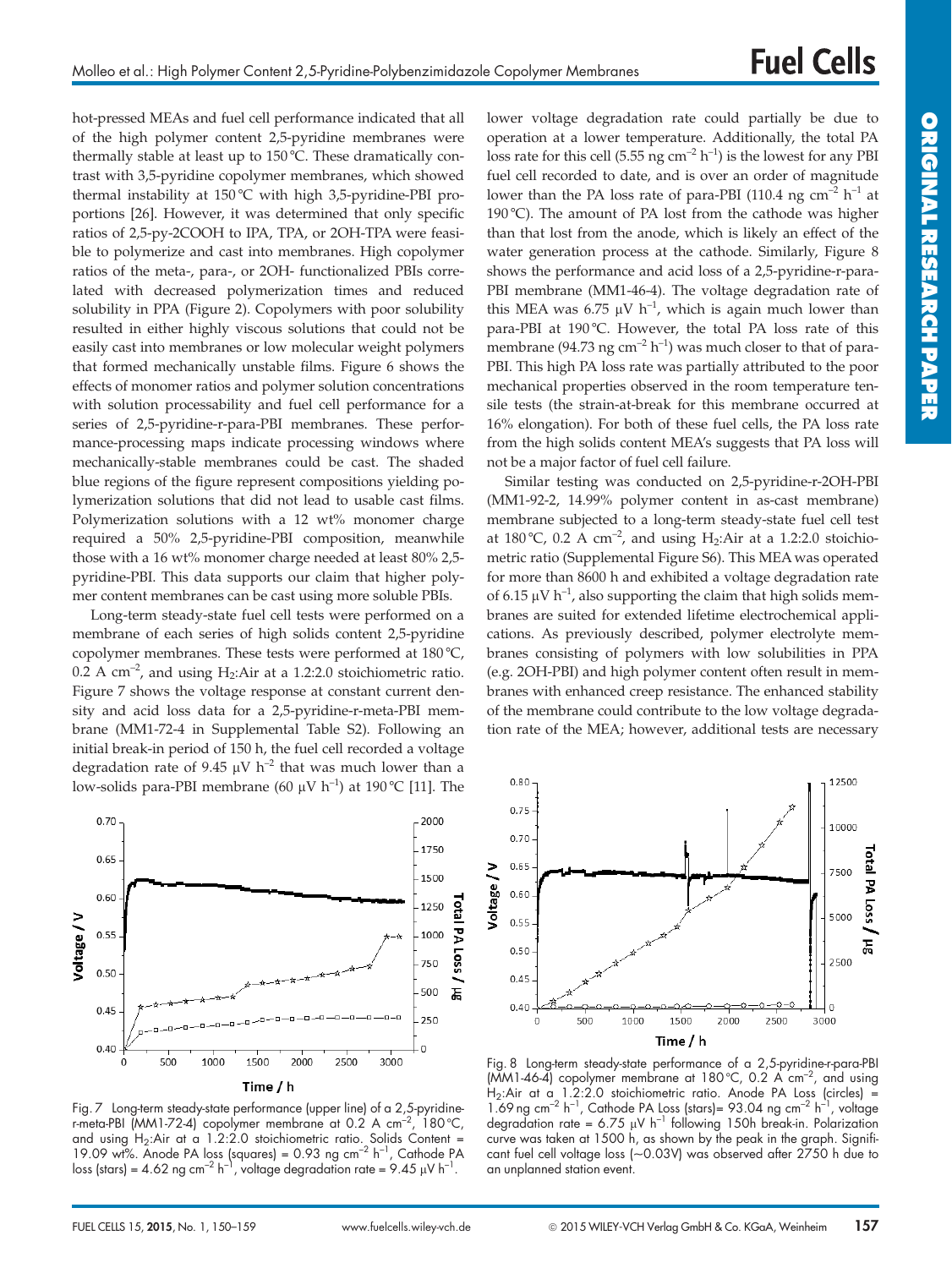to verify the relationship between membrane creep resistance and long-term fuel cell performance.

# 4 Conclusions

Three series of high polymer content membranes – 2,5-pyridine-r-meta-PBI, 2,5-pyridine-r-para-PBI, and 2,5-pyridine-r-2OH-PBI – were polymerized and cast into membranes using the PPA process. By adjusting the ratio of the more-soluble pyridine monomer to the less-soluble IPA, TPA, or 2OH-TPA counterpart, the solubility of the resulting copolymer, and thus, its processability into a PA-doped membrane could be controlled. Both the monomer concentration and ratio of monomers were used to construct processing maps to describe copolymer compositions that could form stable membranes for electrochemical applications.

All membranes produced within the defined processing windows were thermally stable at 180 °C. Measurement of the compressive creep properties of the membranes at  $180^{\circ}$ C showed that membranes consisting of lower solubility copolymers and high solids membrane contents had reduced creep compliances at high temperatures under static loads. Thus, copolymer compositions were identified with sufficient processing capabilities and high temperature gel stability for further investigation. Many high solids compositions were identified that exhibited proton conductivities greater than  $0.1 S \text{ cm}^{-1}$ , even with reduced PA content.

Long-term steady-state fuel cell tests performed on the high polymer content membranes were compared to previous results for low polymer content para-PBI membranes. Much lower voltage degradation rates ranging from 6.15–9.45  $\mu$ V h<sup>-1</sup> were observed for the 2,5-pyridine copolymer membranes at 180 °C, as compared with 60  $\mu$ V h<sup>-1</sup> for para-PBI reported at 190 °C. PA loss rates were found to be quite low and suggested that PA loss is not likely to act as a primary failure mode during steady-state operation.

# Acknowledgements

The authors would like to gratefully acknowledge BASF Fuel Cell, Inc., Dr. Gordon Calundann, and Dr. Joerg Belack for technical and financial support of the work. The authors also acknowledge DARPA for partial support of this research.

# References

- [1] A. Chandan, M. Hattenberger, A. El-Kharouf, S. Du, A. Dhir, V. Self, B. G. Pollet, A. Ingram, W. Bujalski, J. Power Sources 0000, 231, 264–278.
- [2] D. Dunwoody, J. Leddy, The Electrochemical Society Interface 2005, 3, 37–39.
- [3] H. A. Vogel, C. S. Marvel, J. Polym. Sci. 1961, 50, 511–539.
- [4] H. A. Vogel, C. S. Marvel, J. Polym. Sci., Part A1 1963, 1, 1531–1541.
- [5] J. S. Wainright, J. T. Wang, D. Weng, R. F. Savinell, M. Litt, J. Electrochem. Soc. 1995, 142 (7), L121–L123.
- [6] M. Litt, R. Ameri, Y. Wang, R. F. Savinell, J. S. Wainright, Mater. Res. Soc. Symp. Proc. 1999, 313–323.
- [7] L. Xiao, H. Zhang, E. Scanlon, L. S. Ramanthan, E. W. Choe, D. Rogers, T. Apple, B. C. Benicewicz, Chem. Mater. 2005, 17 (21), 5328–5333.
- [8] S. Yu, B. C. Benicewicz, Macromolecules 2009, 42 (22), 8640–8648.
- [9] M. Molleo, T. J. Schmidt, B. C. Benicewicz, Polybenzimidazole-Phosphoric Acid (PBI-PA)-Based Fuel Cells, Encyclopedia of Sustainability, Science and Technology, Springer Science + Business Media LLC, New York, 2012, pp. 391–431.
- [10] L. Xiao, H. Zhang, T. Jana, E. Scanlon, R. Chen, E. W. Choe, L. S. Ramanthan, S. Yu, B. C. Benicewicz, Fuel Cells 2005, 5 (2), 287–295.
- [11] S. Yu, L. Xiao, B. C. Benicewicz, Fuel Cells 2008, 8 (3–4), 165–174.
- [12] G. Qian, B. C. Benicewicz, J. Polym. Sci., Part A 2009, 47 (16), 4064–4073.
- [13] J. Mader, B. C. Benicewicz, Macromolecules 2010, 43, 6706–6715.
- [14] D. C. Seel, B. C. Benicewicz, L. Xiao, T. J. Schmidt, Hightemperature Polybenzimidazole-based Membranes, in Handbook of Fuel Cells, 2009, 5, pp. 300–312.
- [15] Q. Li, R. He, J. Gao, O. J. Jensen, N. J. Bjerrum, J. Electrochem. Soc. 2003, 150 (12), A1599-A1605.
- [16] R. He, Q. Li, G. Y. Xiao, N. J. Bjerrum, J. Membr. Sci. 2003, 226 (1–2), 169–184.
- [17] Q. Li, H. A. Hjuler, N. J. Bjerrum, J. Appl. Electrochem. 2001, 31 (7), 773–779.
- [18] J. Mader, X. Lixiang, T. Schmidt, B. C. Benicewicz, Adv. Polym. Sci. 2008, 216, 63–124.
- [19] T. J. Schmidt, J. Baurmeister, ECS Transactions 2006, 3 (1), 861–869.
- [20] Y. Garsany, B. D. Gould, O. A. Baturina, K. E. Swider-Lyons, Electrochemical and Solid-State Letters 2009, 12 (9), B138–B140.
- [21] U.S. Dept. Energy, An Integrated Strategic Plan for the Research, Development, and Demonstration of Hydrogen and Fuel Cell Technologies, 2011. Available at http://www1.eere.energy.gov/hydrogenandfuelcells/ pdfs/program\_plan2011.pdf
- [22] A. Suvorov, J. Elter, R. Staudt, R. Hamm, G. Tudryn, L. Schadler, G. Eisman, International Journal of Solids and Structures 2008, 45 (24), 5987–6000.
- [23] K. A. Patankar, D. A. Dillard, S. W. Case, M. W. Ellis, Y.-H. Lai, C. S. Gittleman, Fuel Cells 2012, 12 (5), 787–799.
- [24] Y.-H. Lai, C. K. Mittelsteadt, C. S. Gittleman, D. A. Dillard, J. Fuel Cell Sci. Technol. 2009, 6 (2), 021002–021013.
- [25] Y. Li, D. A. Dillard, S. W. Case, M. W. Ellis, Y.-H. Lai, C. S. Gittleman, D. P. Miller, J. Power Sources 2009, 194 (2), 873–879.
- [26] M. A. Molleo, X. Chen, H. J. Ploehn, K. J. Fishel, B. C. Benicewicz, Fuel Cells 2014, 14 (1), 16–25.